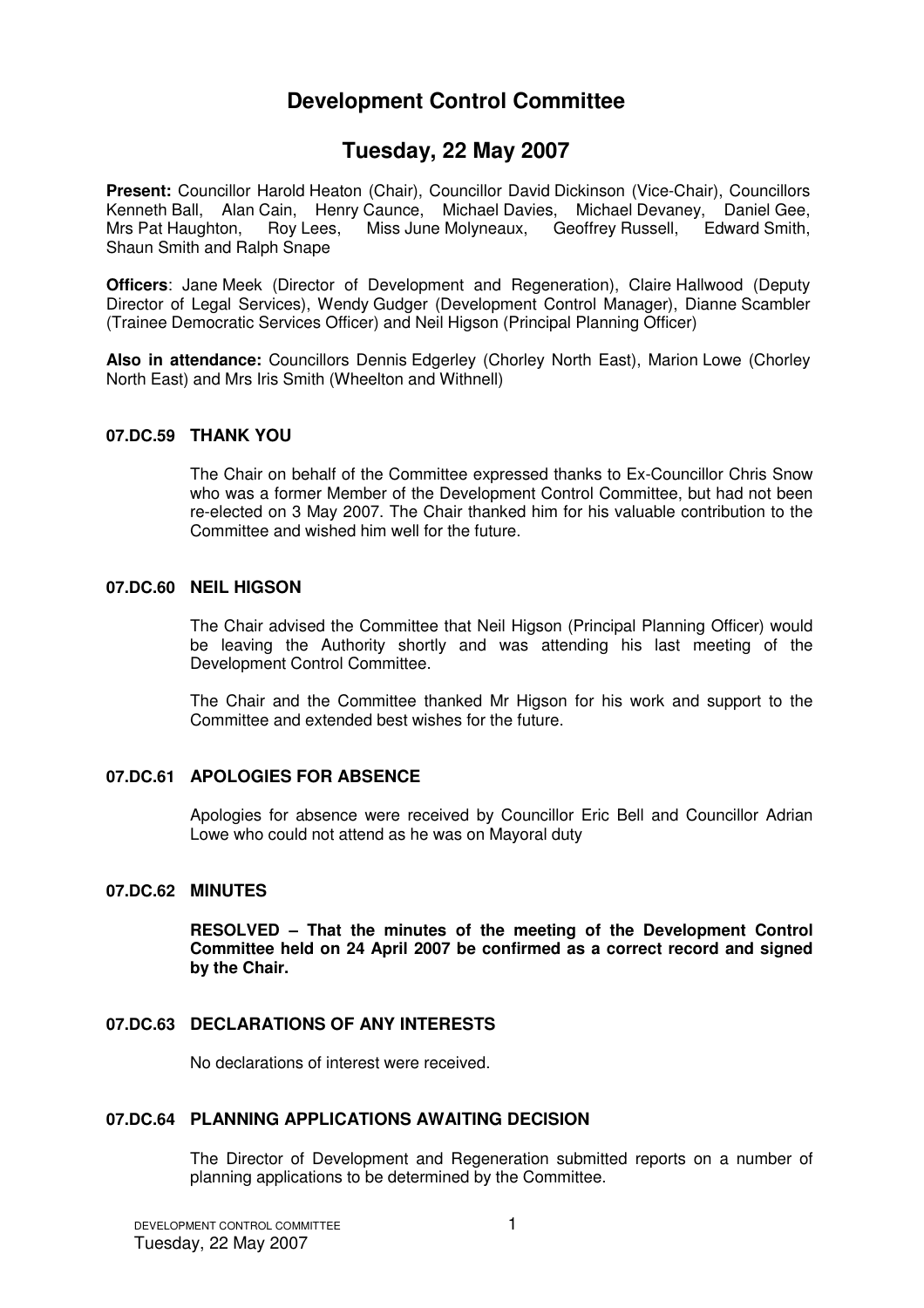**RESOLVED - That the planning applications, as now submitted, be determined in accordance with the Committee's decisions as recorded below.** 

### **07.DC.65 A1:06/01341/FULMAJ - RECTORY FARM, TOWN ROAD, CROSTON**

(The Committee received representations from an objector and a supporter of the application)

Application No: 06/01341/FULMAJ<br>Proposal: Proposed redevelo Proposed redevelopment of Rectory Farm creating 6 No. four bedroom dwellings, conversion of existing barn to create 3 No. three bedroom apartments with associated garage space and visitor parking. Also, erection or rear extension to Croston Trinity Methodist Church to create Sunday School/community facilities with associated parking. Location: Rectory Farm, Town Road, Croston, Leyland

Decision:

It was proposed by Councillor Ken Ball, seconded by Councillor Ralph Snape, and subsequently **RESOLVED (13:0) to defer the decision to allow the Members of the Committee to visit the site of the application.**

# **07.DC.66 B3:07/00383/COU - WITHNELL HOUSE REST HOME, WITHNELL, CHORLEY**

(The Committee received representations from an objector of the application)

| Application No: | 07/00383/COU                                                    |
|-----------------|-----------------------------------------------------------------|
| Proposal:       | Change of use of residential dwelling house (C3) to Residential |
|                 | Rehabilitation Centre (C2)                                      |
| Location:       | Withnell House Rest Home, Bury Lane, Withnell, Chorley          |
| Decision:       |                                                                 |

Decision:

It was proposed by Councillor Ken Ball, seconded by Councillor Ralph Snape, and was subsequently **RESOLVED (14:0) to refuse the planning application for the following reason:** 

**The proposed development would by the nature of the proposed use as a rehabilitation centre lead to an increase in crime and fear of crime which is a material planning consideration and this was considered to be contrary to Section 17 of the Crime and Disorder Act 1998 and policy GN5 of the Adopted Chorley Borough Local Plan Review**

# **07.DC.67 GUIDING PRINCIPLES FOR DEVELOPMENT OF THE BOTANY/ GREAT KNOWLEY SITE**

The Director of Development and Regeneration submitted a report advising Members of the responses received following consultation of the Guiding Principles Document for the development of the Botany Bay/Great Knowley Site and to seek approval of the document.

The Botany/Great Knowley site had been allocated under Policy EM!.4 of the adopted Chorley Borough Local Plan Review (August 2003) for B1 (Business (Offices/Light Industry) and B2 (General Industry) uses. The site is in a number of different ownerships.

The guidance note had been prepared by Officers to assist the design process that should be undertaken by those considering the development of the site. Initial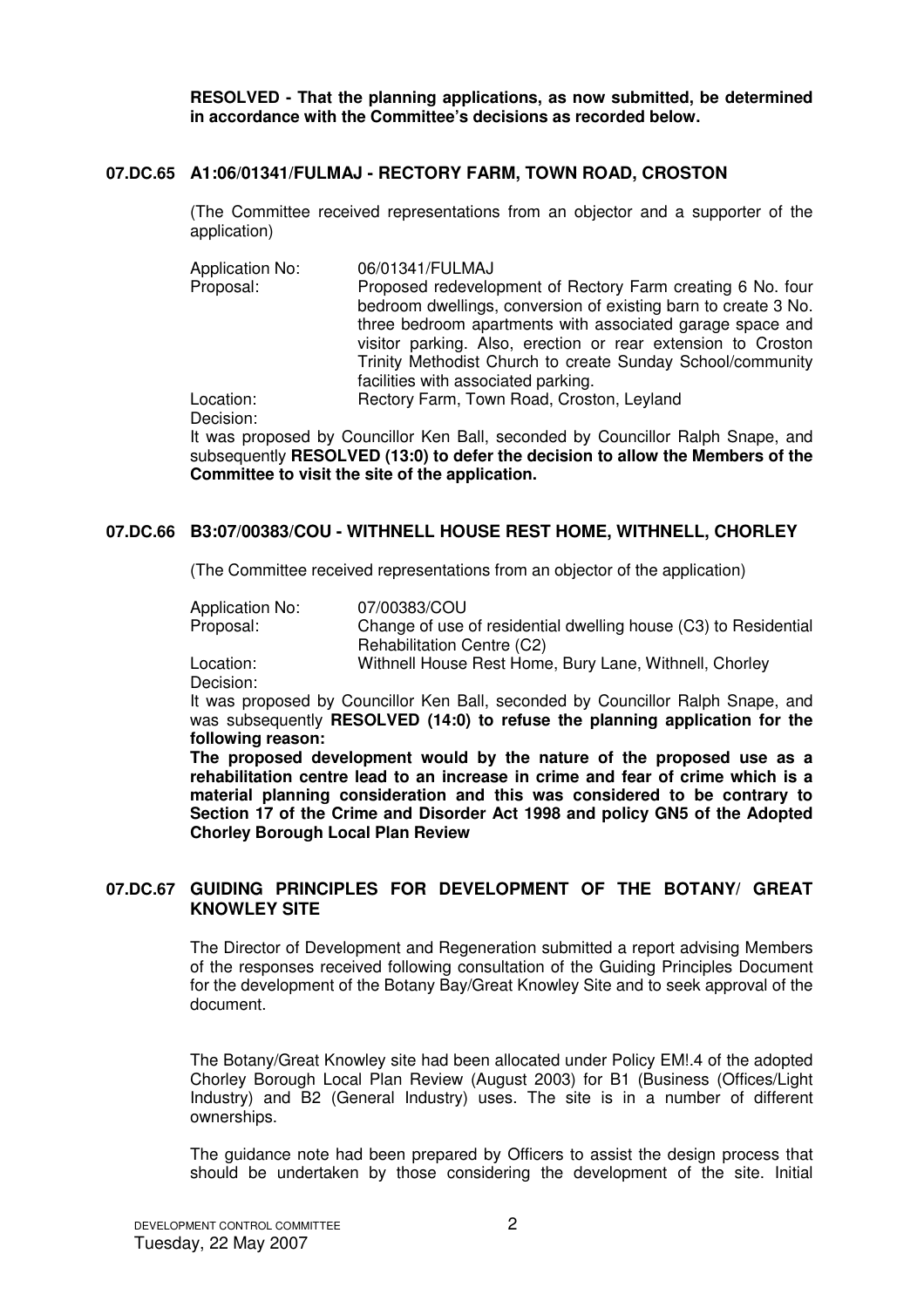consultations had been held with Lancashire County Council, the Highways Agency and British Waterways prior to the preparation of the draft guidance in Januray 2007.

Following Executive Member approval the document had been put out for wider consultation for a four-week period and all the site landowners had been consulted.

Members raised concerns that the site was still allocated for B1 use under the adopted Chorley Borough Local Plan Review as they felt that there was already an over demand within other areas of the borough and clarification was sought as to how widely the Guiding Principles Document had been consulted on by local residents.

It was proposed by Councillor Alan Cain, seconded by Councillor June Molyneaux, and subsequently **RESOLVED (8:7) with Councillors Alan Cain, Henry Caunce, Michael Devaney, David Dickinson, Patricia Haughton, Harold Heaton, June Molyneaux and Geoff Russell voting for the proposal and Councillors Ken Ball, Michael Davies, Danny Gee, Roy Lees, Edward Smith, Shaun Smith and Ralph Snape voting against the proposal, to make a recommendation that the Executive Cabinet be not minded to receive this report until wider consultation has taken place with the local residents.**

### **07.DC.68 A2:07/00248/REMMAJ - H8, EUXTON, LANCASHIRE**

Application No: 07/00248/REMMAJ

Proposal: Reserved Matters application for the erection of 76 dwellings with associated parking, landscaping, bin stores, roads and sewers.

Location: Parcel H8, Euxton Lane, Euxton, Lancashire Decision:

It was proposed by Councillor Danny Gee, seconded by Councillor Ken Ball, and subsequently **RESOLVED to approve the reserved matters application subject to the following conditions:** 

**1. The proposed development must be begun not later than three years from the date of this permission.** 

**Reason: Required to be imposed by Section 91 of the Town and Country Planning Act 1990.**

**2. Before the development hereby permitted is first commenced full details of existing and proposed ground levels and proposed building slab levels (all relative to ground levels adjoining the site) shall have been submitted to and approved in writing by the Local Planning Authority, notwithstanding any such detail shown on previously submitted plan(s). The development shall only be carried out in conformity with the approved details.** 

**Reason: To protect the appearance of the locality, in the interests of the amenities of local residents and in accordance with Policy Nos. GN5 and HS4 of the Adopted Chorley Borough Local Plan Review.**

**3. The development hereby permitted shall not commence until samples of all external facing materials to the proposed building(s) (notwithstanding any details shown on previously submitted plan(s) and specification) have been submitted to and approved in writing by the Local Planning Authority. The development shall only be carried out using the approved external facing materials.** 

**Reason: To ensure that the materials used are visually appropriate to the locality and in accordance with Policy No. GN5 of the Adopted Chorley Borough Local Plan Review.**

**4. No development shall take place until a scheme of landscaping has been submitted to and approved in writing by the Local Planning Authority, notwithstanding any such detail which may have previously been submitted. The scheme shall indicate all existing trees and hedgerows on the land; detail any to be retained, together with measures for their protection in the course of**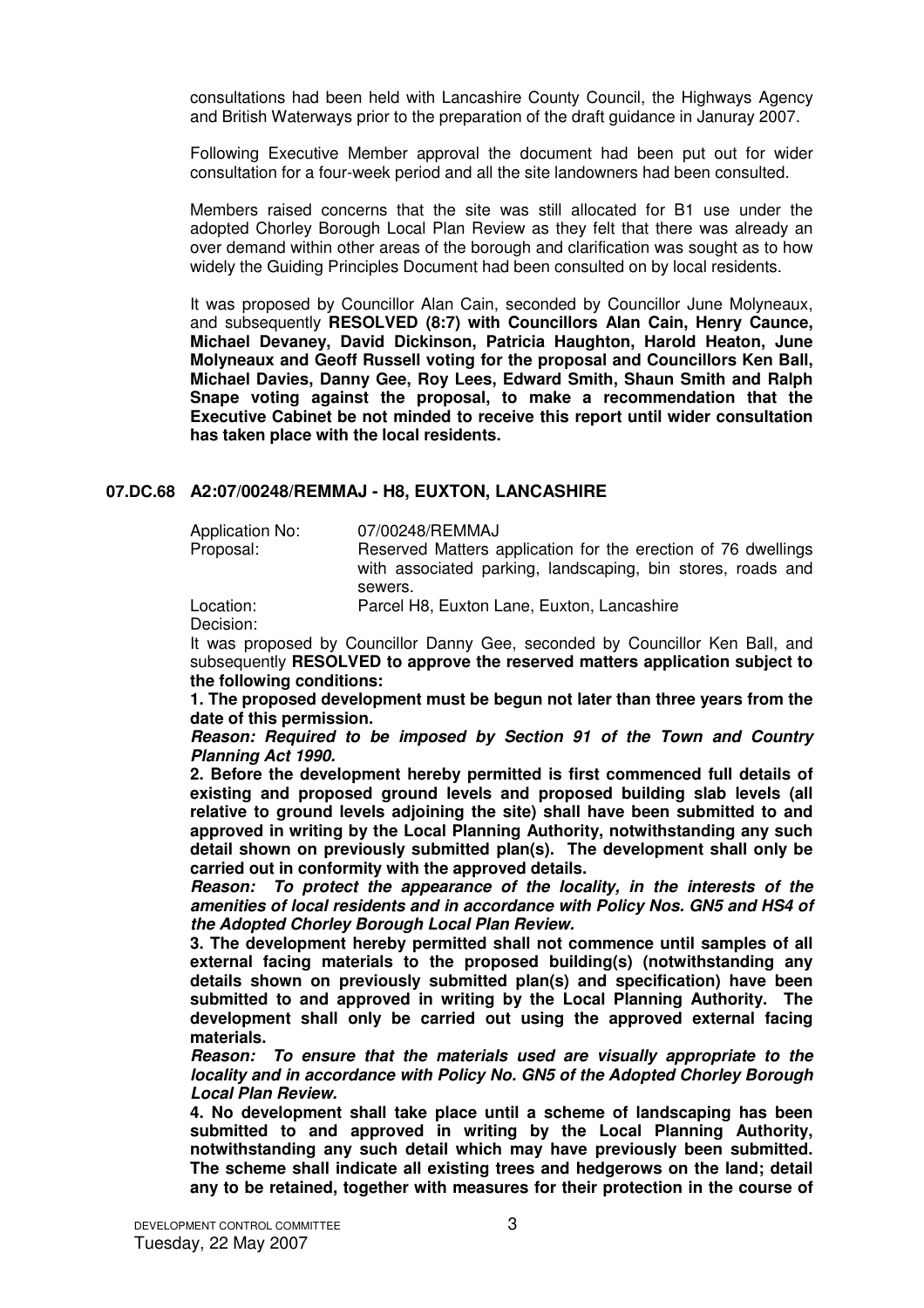**development; indicate the types and numbers of trees and shrubs to be planted, their distribution on site, those areas to be seeded, paved or hard landscaped; and detail any changes of ground level or landform.**

**Reason: In the interests of the amenity of the area and in accordance with Policy No.GN5 of the Adopted Chorley Borough Local Plan Review.**

**5. All planting, seeding or turfing comprised in the approved details of landscaping shall be carried out in the first planting and seeding seasons following the occupation of any buildings or the completion of the development, whichever is the sooner, and any trees or plants which within a period of 5 years from the completion of the development die, are removed or become seriously damaged or diseased shall be replaced in the next planting season with others of similar size and species, unless the Local Planning Authority gives written consent to any variation.** 

**Reason: In the interest of the appearance of the locality and in accordance with Policy No GN5 of the Adopted Chorley Borough Local Plan Review.**

**6. The development hereby permitted shall not commence until full details of the colour, form and texture of all hard ground- surfacing materials (notwithstanding any such detail shown on previously submitted plans and specification) have been submitted to and approved in writing by the Local Planning Authority. The development shall only be carried out in conformity with the approved details.** 

**Reason: To ensure a satisfactory form of development in the interest of the visual amenity of the area and in accordance with Policy Nos. GN5 of the Adopted Chorley Borough Local Plan Review.**

**7. Surface water must drain separate from the foul and no surface water will be permitted to discharge to the foul sewerage system.**

**Reason: To secure proper drainage and in accordance with Policy Nos. EP17 and EM2 of the Adopted Chorley Borough Local Plan Review.** 

**8. No development shall take place until details of the proposed surface water drainage arrangements have been submitted to and approved by the Local Planning Authority in writing. No part of the development shall be occupied until the approved surface water drainage arrangements have been fully implemented.** 

**Reason: To secure proper drainage and to prevent flooding and in accordance with Policy Nos. EP18 and EP19 of the Adopted Chorley Borough Local Plan Review.**

**9. Before the development hereby permitted is first occupied, the car park and vehicle manoeuvring areas shall be surfaced or paved, drained and marked out all in accordance with the approved plans. The car park and vehicle manoeuvring areas shall not thereafter be used for any purpose other than the parking of and manoeuvring of vehicles.** 

**Reason: To ensure adequate on site provision of car parking and manoeuvring areas and in accordance with Policy No. TR8 of the Adopted Chorley Borough Local Plan Review.** 

**10. The approved plans are:** 

| $191.110$ applyted plane arol |                            |                                                       |
|-------------------------------|----------------------------|-------------------------------------------------------|
| <b>Plan Ref:</b>              | <b>Stamp Dated:</b>        | Title:                                                |
| BV-H8-11-02-001               | 10 <sup>th</sup> May 20007 | <b>Site Layout</b>                                    |
| BH-11-02-SB1                  | 10 <sup>th</sup> May 2007  | <b>Assembly Black 1 - Floor Plans</b><br>& Sections   |
| <b>BH-11-02-SB2</b>           | 10 <sup>th</sup> May 2007  | <b>Assembly Block 1 - Floor Plans</b><br>& Elevations |
| BH-11-02-SB3                  | 10 <sup>th</sup> May 2007  | <b>Assembly Block 2 - Floor Plans</b><br>& Sections   |
| <b>BH-11-02-SB4</b>           | 10 <sup>th</sup> May 2007  | <b>Assembly Block 2 - Floor Plans</b><br>& Elevations |
|                               | 1st March 2007             | <b>Binstore Plans &amp; Elevations</b>                |
|                               | 1 <sup>st</sup> March 2007 | <b>Boundary Treatment Proposals</b>                   |
|                               | 1 <sup>st</sup> March 2007 | <b>Boundary Treatment Details</b>                     |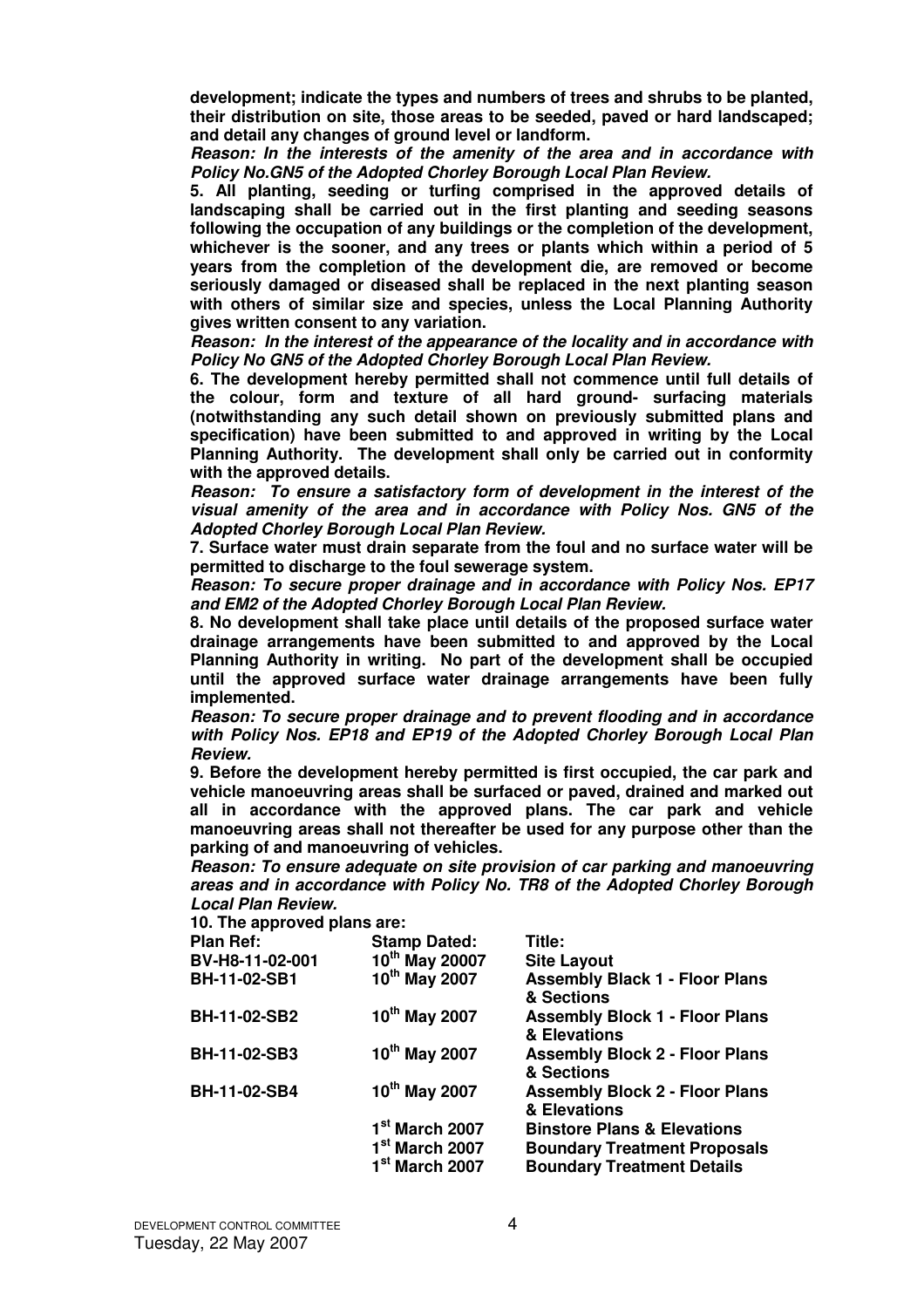### **07.DC.69 B1:07/00085/FUL - HEAPEY AND WHEELTON VILLAGE HALL, WEST VIEW, WHEELTON**

| <b>Application No:</b>             | 07/00085/FUL                                                                                                                     |
|------------------------------------|----------------------------------------------------------------------------------------------------------------------------------|
| Proposal:                          | Removal of planning condition no.2 (app 9/83/00453) "The<br>building will not be used between the hours of 1.00pm and<br>8.00am" |
| Location:                          | Heapey and Wheelton Village Hall, West View, Wheelton                                                                            |
| Decision:<br>Application withdrawn |                                                                                                                                  |

# **07.DC.70 B2:07/00255/FUL - LAND NORTH OF RAWLISON LANE, HEATH CHARNOCK**

Application No: 07/00255/FUL<br>Proposal: Revision to Pla Revision to Planning Permission 04/969/FUL by modification of condition 11 – no machinery or vehicles (including horseboxes and trailers) shall be stored or kept within the site overnight Location: Land North of 125 Rawlinson Lane, Heath Charnock

Decision:

It was proposed by Councillor Danny Gee, seconded by Councillor June Molyneaux, and subsequently **RESOLVED to grant full planning permission**.

### **07.DC.71 PROPOSED PROCEDURE FOR SITE INSPECTIONS BY THE DEVELOPMENT CONTROL COMMITTEE**

The Director of Development and Regeneration and the Director of Customer, Democratic and Legal Services submitted a joint report on the proposed procedure for site inspections by the Development Control Committee.

It was proposed that the Development Control Committee should continue to decide when it wishes to undertake visits to development sites which are the subject of planning applications to be determined by the Committee and that all Members of the Committee be given the opportunity to attend.

It was proposed by Councillor Danny Gee, seconded by Councillor Ken Ball, and subsequently **RESOLVED to approve the following procedure and arrangements:** 

- **The Committee should agree and resolve that a site inspection be undertaken in respect of any particular planning application.**
- **That the Democratic Officer liaise with the Development Control Manager and the Chair of the Development Control Committee on the date/time for the site inspection**
- **That the Democratic Officer email the details of the site inspection arrangements to all Members of the Committee and appropriate ward councillors, together with a further copy of the report on the particular planning application**
- **That Members continue to make their own transport arrangements for visiting the development site**
- **That the site inspection is classed as an informal meeting because no decisions will be made**
- **That no minutes will be produced**
- **That the Development Control Manager (or representative) be present at the site inspection to advise the Committee members of any issues in respect of the planning application**
- **That following the site inspection, the planning application be given further consideration at the next meeting of the Committee**